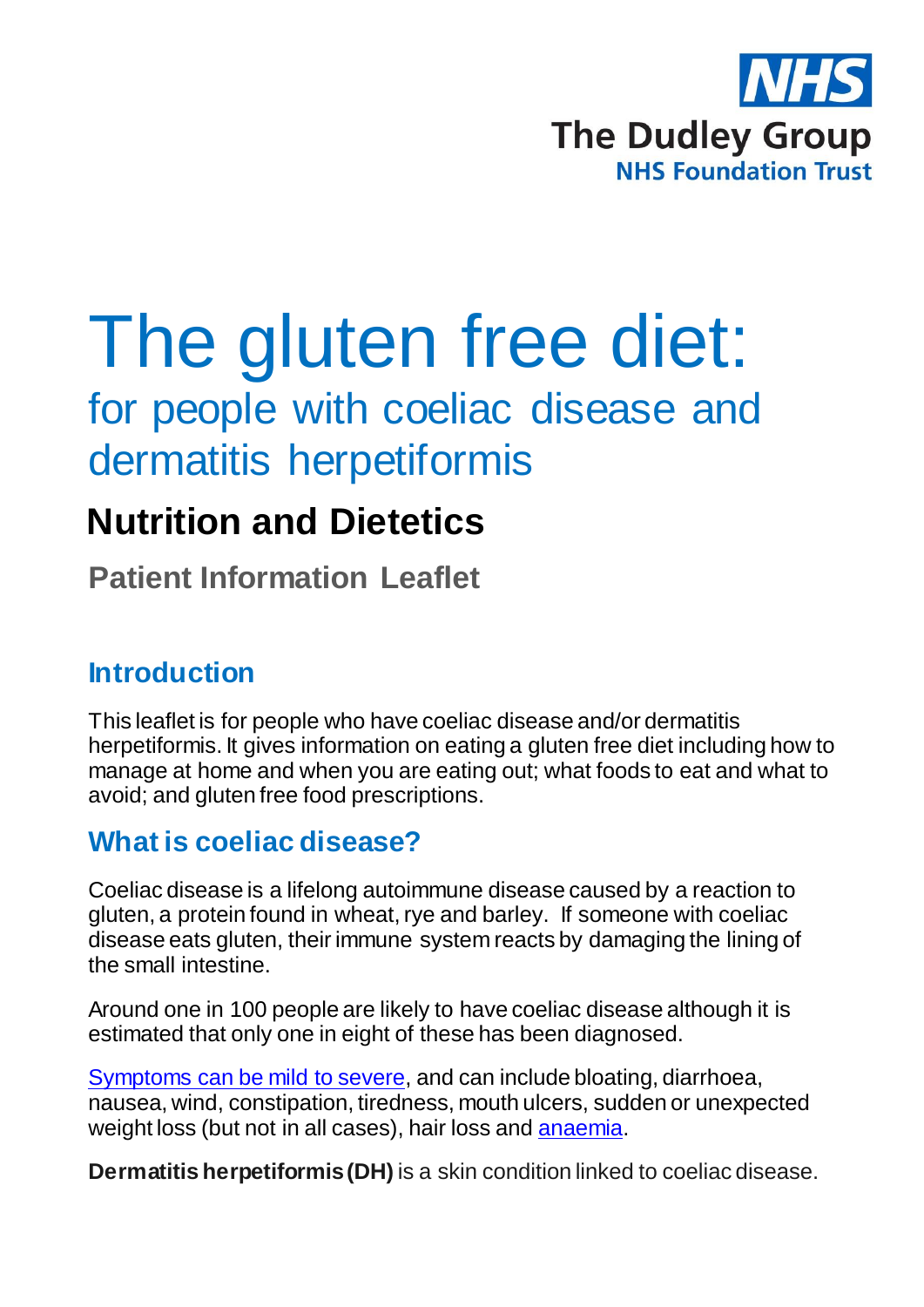## **How are coeliac disease and dermatitis herpetiformis treated?**

The only treatment for coeliac disease and dermatitis herpetiformis is a strict life-long gluten free diet.

This involves avoiding all foods containing wheat, barley and rye. Oats may also need to be avoided – see section on 'Grains and flour manufacturing'.

Gluten free foods are available and some can be prescribed by your GP. Supermarkets are becoming more aware of coeliac disease and often have their own gluten free variety section.

Coeliac UK is the leading charity working for people with coeliac disease and dermatitis herpetiformis. You may find it helpful to become a member because they produce a lot of useful information including a Food and Drink Directory which contains a list of brand names which are gluten free. However, please note that there is an annual fee for the membership. For further information about Coeliac UK, please see the section 'Can I find out more?'

### **What are the food-labelling laws for gluten free products?**

All ingredients have to be listed on food packaging in the ingredients list.

Any food which contains gluten must be labelled on food packets either in the ingredients list or separately.

If gluten is not present in a product, it does not have to be labelled as gluten free; however, most manufacturers do put this on the label.

If cereal containing gluten is used as an ingredient, it must be listed on the ingredients list, no matter how much is used. Manufacturers will name the specific grain so you will see the following words on the ingredients list if they have been used:

- Wheat
- Rye
- Barley
- Oats
- Spelt
- Kamut
- Or any grain which has been made through breeding these grains together Please see the section 'What foods can I eat?' for more information.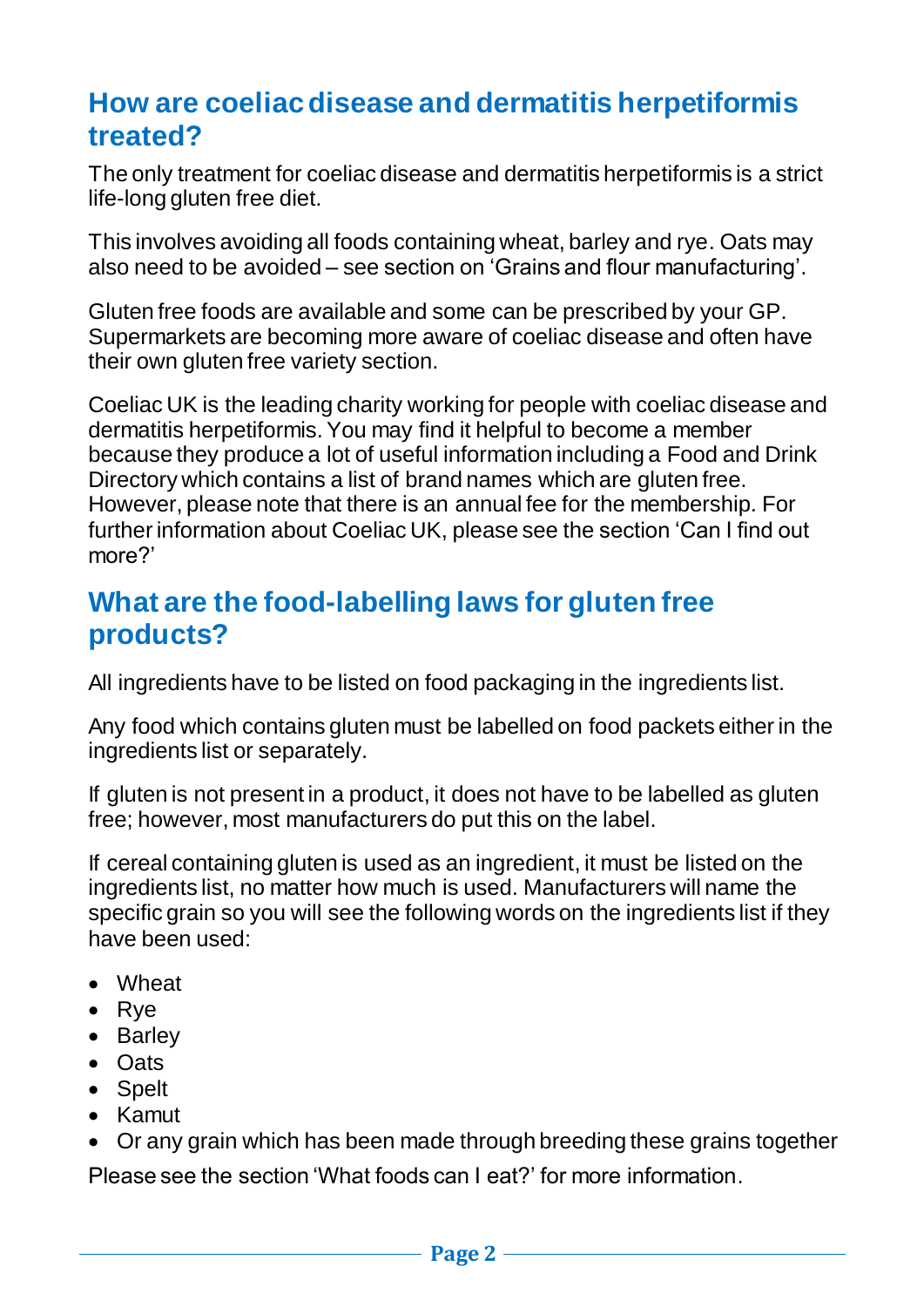## **Labelling legislation for gluten free foods**

You may see statements on products that are marketed for people with coeliac disease. When you see the following statements, they indicate that the food is suitable for you:

- Gluten free
- No gluten-containing ingredients
- Suitable for coeliacs
- Crossed grain symbol

These terms are now covered by legislation for the labelling of gluten free foods which was published in January 2009. The legislation states:

 Only foods which contain less than 20ppm (parts per million) of gluten can be labelled 'gluten free'. This will include naturally gluten free foods, specialist substitute products which may contain Codex wheat starch (products mainly on prescription) and pure uncontaminated oats.

#### **New legislation on allergen labelling**

Under new European legislation for allergen (substances which may cause an allergic reaction) labelling, manufacturers were required to emphasise allergens on the ingredients list (for example, by using **bold** or *italic* font). This became mandatory from December 2014.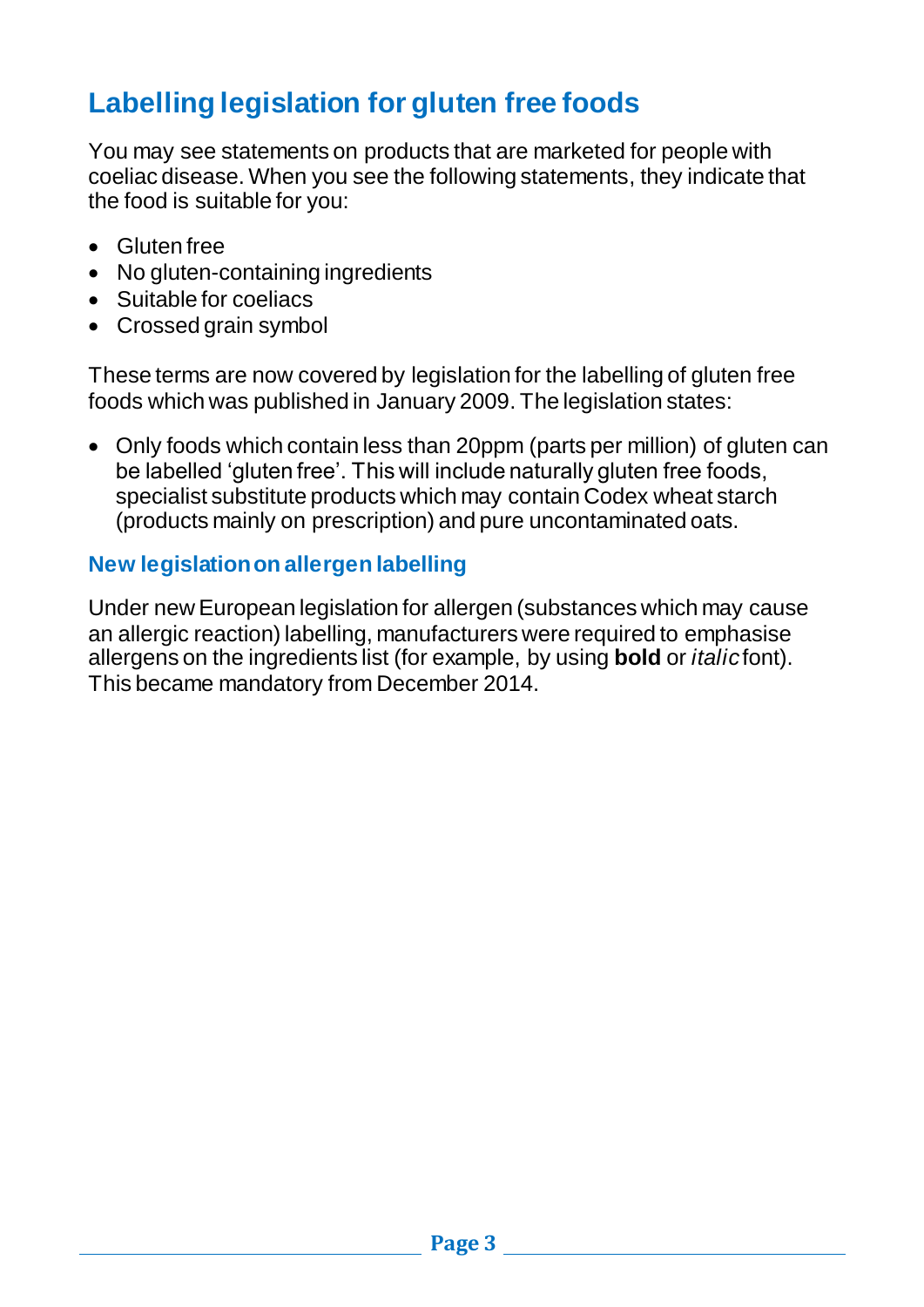## **What should I look for on ingredient lists?**

For some ingredients, it is not clear if they contain gluten or not. The following information is to help you choose gluten free ingredients.

| <b>Gluten free:</b>          | Not gluten free:                |
|------------------------------|---------------------------------|
| Aspartame<br>$\bullet$       | Wheat flour<br>$\bullet$        |
| <b>Artificial sweetener</b>  | • Wheat starch                  |
| Caramel                      | Modified wheat starch           |
| Citric acid                  | Wheat rusk                      |
| Corn malt<br>$\bullet$       | Wheat bran<br>$\bullet$         |
| <b>Dextrose</b><br>$\bullet$ | <b>Barley malt</b><br>$\bullet$ |
| Glucose syrup                | <b>Barley flour</b>             |
| <b>Isomalt</b>               | Oat bran                        |
| <b>Magnesium stearate</b>    | <b>Rye flour</b><br>$\bullet$   |
| Maize starch                 |                                 |
| <b>Maltitol</b>              |                                 |
| Maltodextrin                 |                                 |
| Modified maize starch        |                                 |
| <b>Modified starch</b>       |                                 |
| Monosodium glutamate         |                                 |
| <b>Rice malt</b>             |                                 |
| <b>Rice rusk</b>             |                                 |
| Sorbitol<br>$\bullet$        |                                 |
| Textured vegetable protein   |                                 |
| Xanthum gum                  |                                 |

## **Malt extract and barley malt extract**

Many people with coeliac disease have questions about barley malt extract.

#### **What is malt extract?**

Malt extract is most commonly prepared from barley although it can be produced from other grains. It is widely used in small amounts in the food industry as a flavour enhancer. For example, it is used as an ingredient in most brands of breakfast cereals and many other branded manufactured products.

In line with EU allergen labelling legislation, barley malt extract must be declared in a product ingredients list regardless of the amount used.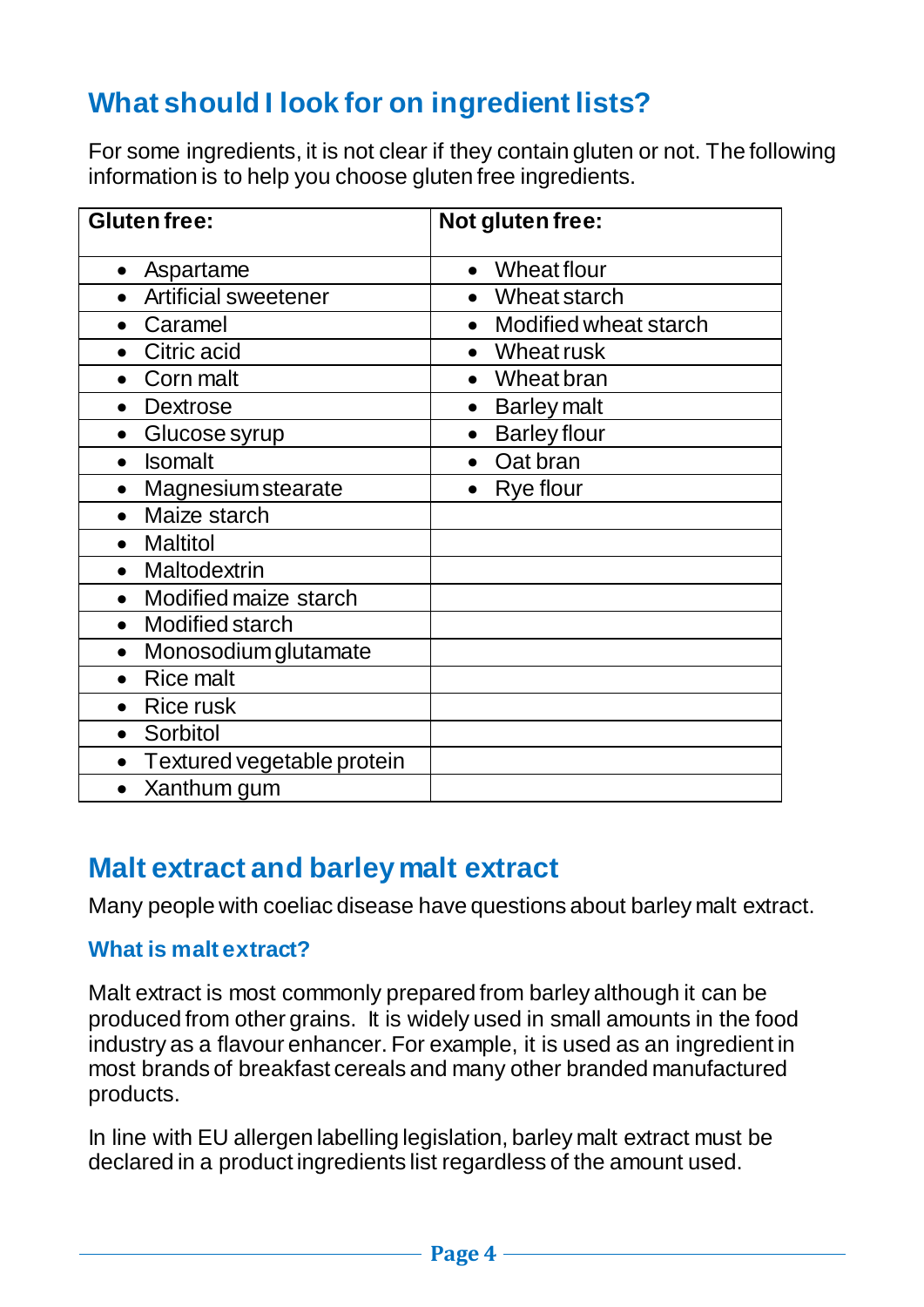#### **Can patients with coeliac disease eat barley malt extract?**

The quantity of barley malt extract used in products can vary. Products containing barley malt extract in low levels that meet the Codex standard can be tolerated by most people with coeliac disease.

Food products listed in Coeliac UK's Food and Drink Directory are guaranteed by the manufacturer to comply with the current Codex standard for gluten and can be tolerated by most people with coeliac disease.

Food products high in barley malt, such as malted drinks, are not suitable for people with coeliac disease.

## **How can I avoid cross contamination?**

People with coeliac disease need to avoid contamination of gluten free foods from other foods as even tiny amounts of gluten may cause symptoms in the short term and gut damage in the longer term.

#### **At home**

When you are cooking at home, simple steps will help in keeping food preparation safe:

- Wipe down surfaces before you begin.
- Clean pots and pans with detergent (for example, washing up liquid) and water.
- You may want to get separate cutting boards for handling gluten free bread as there are tiny pores in wooden boards where crumbs from 'normal' bread will remain.
- Use separate toasters or toaster bags.
- Use different butter knives and jam spoons to prevent breadcrumbs from getting into condiments (jam, butter etc.).

#### **Grain and flour manufacturing**

Although some types of flour are naturally gluten free, they can be milled where wheat flour is also milled. Contamination occurs either because wheat flour is in the atmosphere or traces of it remain in storage containers. It is possible that flour made from pulses, such as gram and urad flour, may be contaminated although they are naturally gluten free.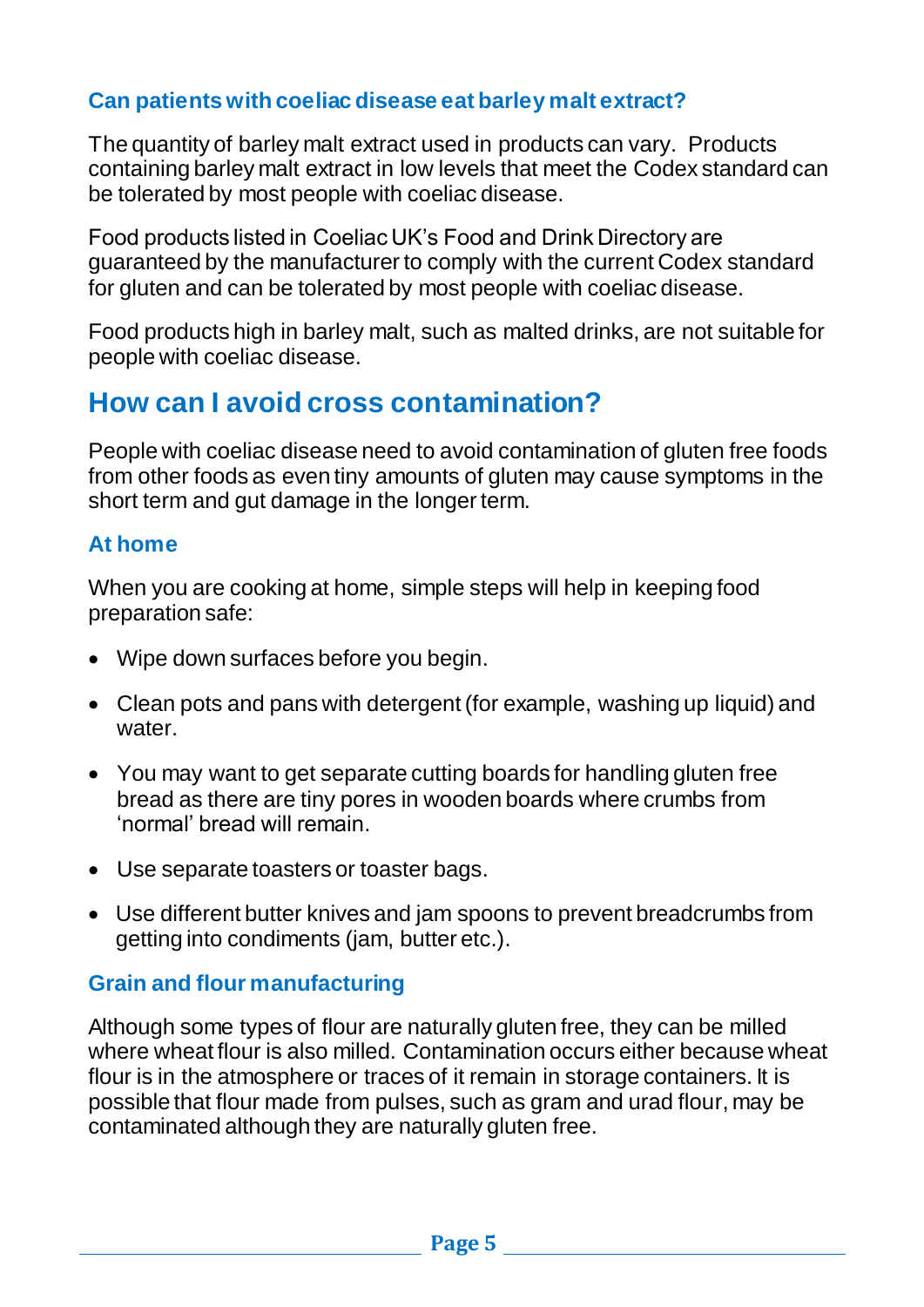Oats are tolerated by some people with coeliac disease but evidence about oats and coeliac disease is limited. Some studies suggest that pure oats may be suitable for coeliac patients; however, some people are sensitive even to pure oats. In addition, oats and oat products can be contaminated with other grains (particularly wheat and barley).

If you want to include oats in your diet, please discuss this further with your GP or dietitian.

#### **What should I do when I eat out?**

There are several things you can do to make eating out a bit easier:

- Call ahead to the restaurant to let the chef know about coeliac disease and gluten free foods.
- Look at the menu to see if breaded items such as chicken or fish are offered. These may be cooked in the same pans as non-breaded dishes.
- Ask the waiting staff or the chef about using separate pans to avoid cross contamination.
- Ask the chef to carefully check the ingredients of soups, dishes with sauces or gravy, stock cubes (if used), coatings on chips and sausages.
- Ultimately, it is your choice to go to certain places or eat certain menu items depending on your own gluten sensitivity and risk consideration.

#### **Bakeries**

Cross contamination is likely to occur in bakeries as flour tends to get into the air. We recommend that you do not buy gluten free bread made in the same environment as conventional bread. People with coeliac disease should be aware that individual meringues or macaroons may be made from gluten free ingredients but may be contaminated by products that contain gluten used in the same establishments.

#### **Takeaways**

Takeaways can be included as part of a healthy balanced diet. It is important to consider, however, that takeaways can often be a rich source of unhealthy saturated fats, salt and sugar.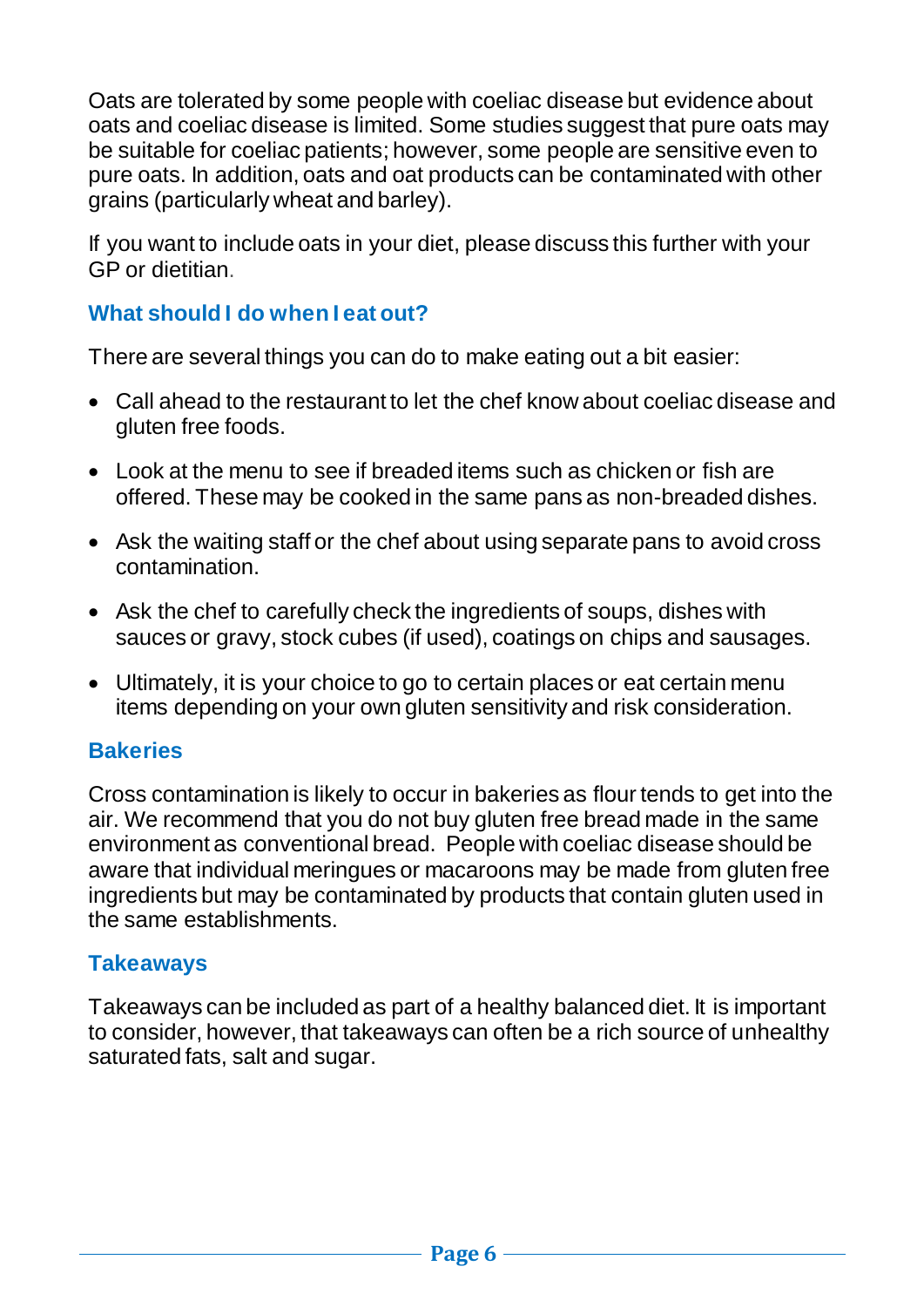#### Fish and chips

Chips or fish with a gluten free batter cooked in the same oil as gluten containing batter will be cross contaminated. Even if the chips appear to be cooked separately, be aware that the oil is often rotated so the chip oil may have previously been used to cook battered fish. Some shops are now offering designated gluten free days so it is worth asking about this.

#### **Chinese**

Rice and rice noodles are naturally gluten free, as are meat, fish and vegetables. However, wheat noodles and soy sauce contain gluten and there may be a risk of cross contamination with food cooked in oil that has been used to cook gluten-containing foods.

#### Indian

Lentils and rice are naturally gluten free. Sauces need to be checked but are often thickened with yoghurt or chickpea flour which is gluten free. Any types of bread will need to be avoided as they will contain gluten unless otherwise stated. Poppadoms are gluten free but may contain gluten if fried in contaminated oil.

#### Pizza

Conventional pizza bases contain gluten and so must be avoided. However, many well-known chains now offer gluten free pizzas.

## **What foods can I eat?**

The following tables show foods which you can eat for a gluten free diet and the foods you need to avoid: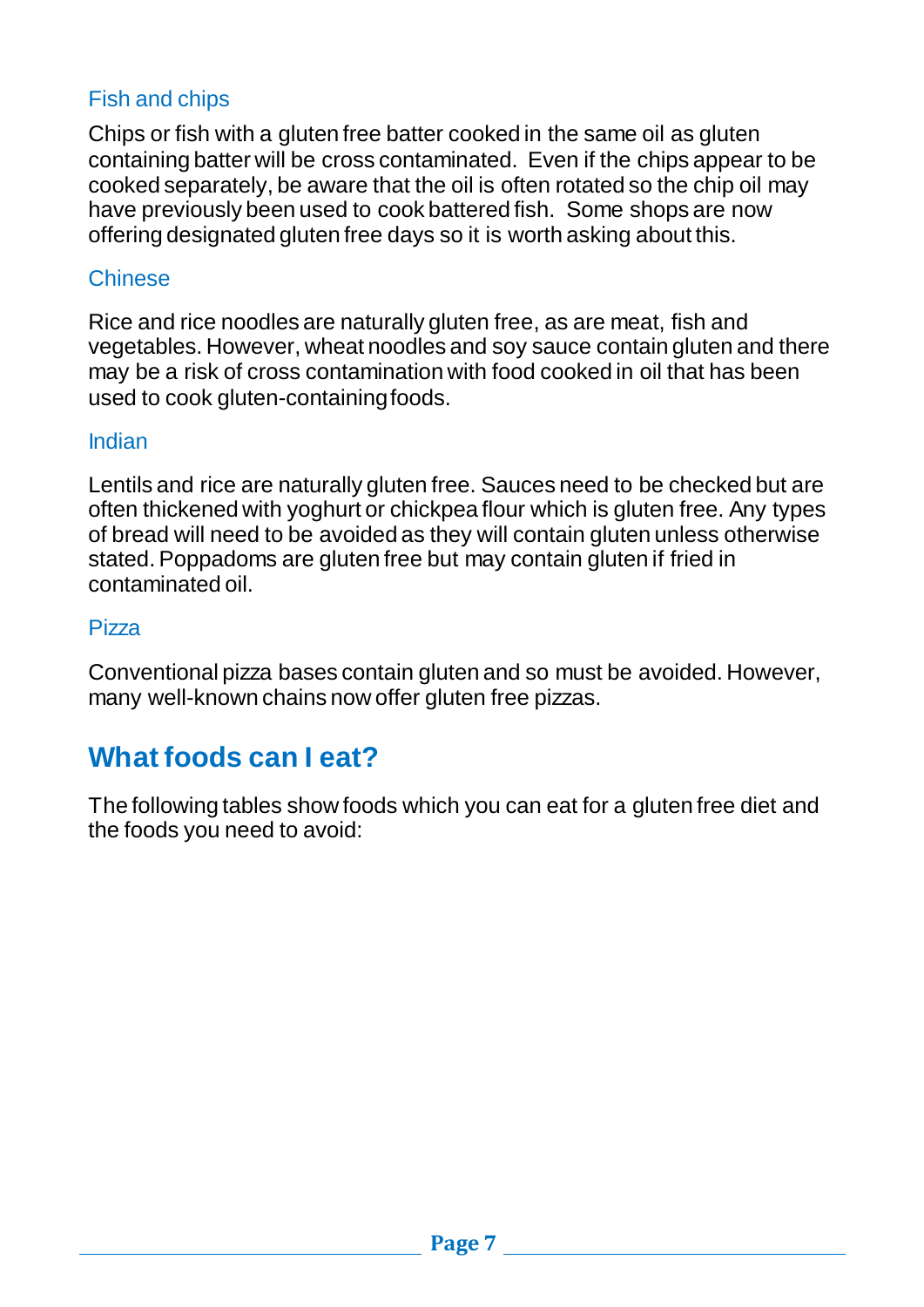| <b>Foods allowed</b>                                                                                                                                                                                              | <b>Foods to avoid</b>                                                                                                                                                                                                                                                                       |
|-------------------------------------------------------------------------------------------------------------------------------------------------------------------------------------------------------------------|---------------------------------------------------------------------------------------------------------------------------------------------------------------------------------------------------------------------------------------------------------------------------------------------|
| <b>Cereals and flour</b><br>Corn or maize, cornmeal<br>Rice (brown and white), wild rice<br>Arrowroot, buckwheat, millet                                                                                          | <b>Cereals and flour</b><br>Wheat, rye, barley and oats<br>Spelt, triticale, kamut, bulgar wheat,<br>durum wheat                                                                                                                                                                            |
| Specially manufactured gluten free<br>flour<br>Specially manufactured gluten free<br>wheat starch<br>Specially manufactured gluten free<br>mixes                                                                  | Commercial wheat starch, wheat flour<br>Ordinary bread, cake and pastry mixes<br>Semolina, couscous<br>Wheat or oat bran, wheat germ, malt and<br>malted barley                                                                                                                             |
| Cornflour or maize flour, polenta<br>Rice flour, ground rice<br>Soya flour, potato flour, potato starch<br>Bean flours, chickpea flour, split pea<br>flour<br>Sago, tapioca, cassava<br>Rice bran<br>Popping corn | <b>Bread, cakes and biscuits</b><br>All bread and bread products made using<br>wheat, rye, barley and oats<br>Croissants, brioche, naan bread, pitta<br>bread, ciabatta, chapattis, rye bread,<br>parathas, samosas, poppadoms<br>Ordinary biscuits, crispbread, crackers,<br>matzos, rusks |
| <b>Breads, cakes and biscuits</b><br>Specially manufactured gluten free<br>bread and rolls<br>Specially manufactured part baked<br>gluten free bread and rolls                                                    | Ordinary cakes and pastries, muffins and<br>scones<br>Pizzas, croutons, pancakes, Yorkshire<br>pudding, pastry                                                                                                                                                                              |
| Specially manufactured gluten free<br>biscuits, cakes, crispbread, crackers<br>and pizza bases<br>Gluten free meringues and<br>macaroons<br>Rice cakes – not all are gluten free                                  | Slimming breads and biscuits                                                                                                                                                                                                                                                                |
| so check the label                                                                                                                                                                                                |                                                                                                                                                                                                                                                                                             |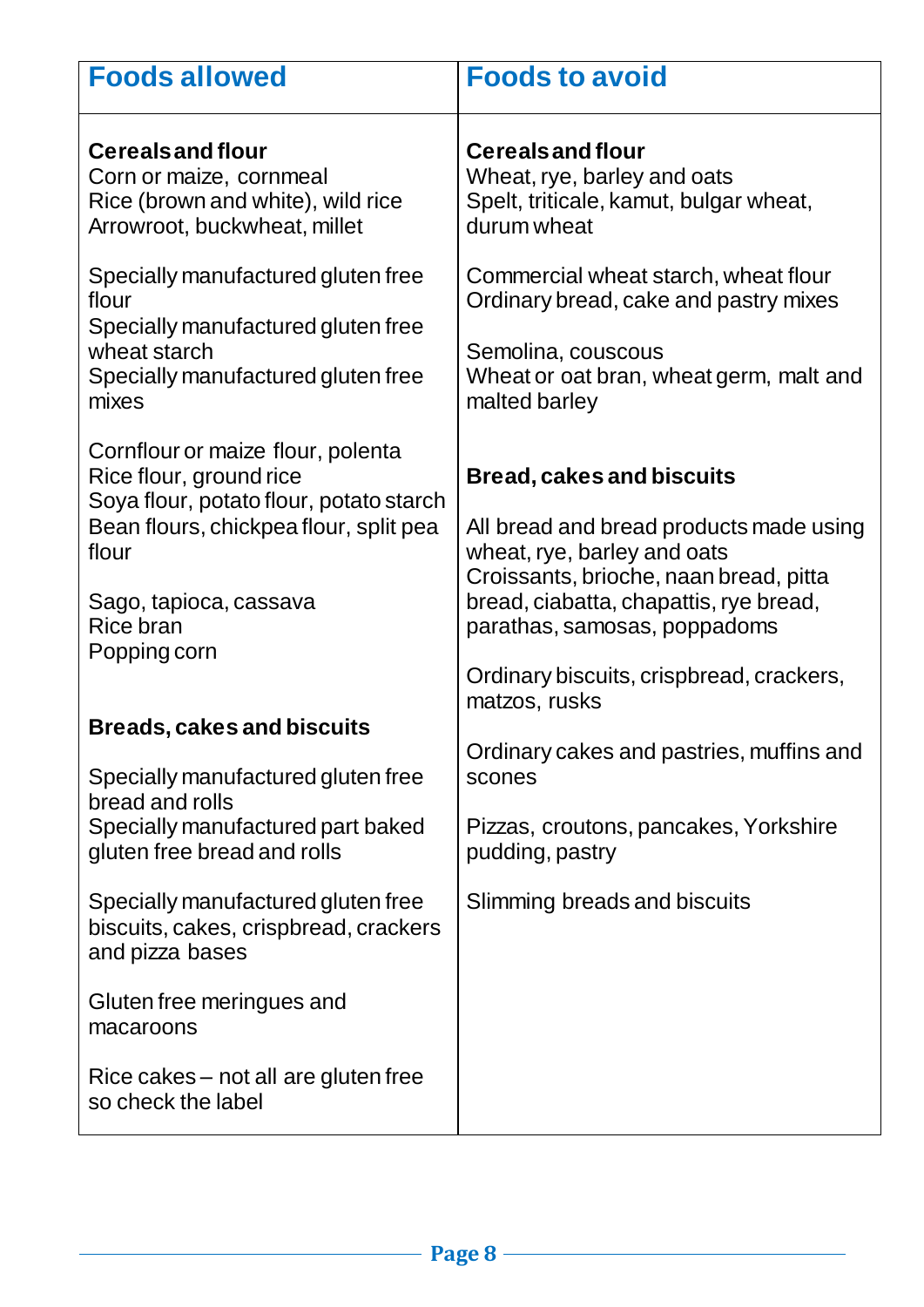| <b>Foods allowed</b>                                                                                                      | <b>Foods to avoid</b>                                                                                                                                     |
|---------------------------------------------------------------------------------------------------------------------------|-----------------------------------------------------------------------------------------------------------------------------------------------------------|
| Fruit, vegetables and nuts                                                                                                | Fruit, vegetables and nuts                                                                                                                                |
| All fresh, frozen, canned, dried pure<br>fruits and vegetables including potatoes<br>and pulses (peas, beans and lentils) | Vegetables and potatoes in batter,<br>breadcrumbs or dusted with flour                                                                                    |
| Oven chips (check the label),<br>microwave and frozen chips                                                               | Chips coated with added flour or<br>batter (bought chips should be<br>checked)                                                                            |
| Plain and roasted, salted nuts                                                                                            | Chip shop chips/fish due to<br>contaminated oil                                                                                                           |
|                                                                                                                           | Potato products containing flour                                                                                                                          |
| <b>Breakfast cereals</b><br>Rice cereals – varies according to<br>brand, check the label                                  | Potato croquettes, potato waffles                                                                                                                         |
|                                                                                                                           | * Instant mashed potato                                                                                                                                   |
| Specially prepared gluten free muesli                                                                                     | * Dry roasted nuts including peanuts                                                                                                                      |
| <b>Buckwheat flakes</b><br>Pure uncontaminated oats                                                                       | * Fruit pie fillings and fruit sauces                                                                                                                     |
|                                                                                                                           | Fruit in batter, breadcrumbs or dusted<br>with flour                                                                                                      |
|                                                                                                                           | * Gluten free varieties may be<br>available – check food labels<br>carefully or check the current<br><b>Coeliac UK Food and Drink</b><br><b>Directory</b> |
|                                                                                                                           | <b>Breakfast cereals</b>                                                                                                                                  |
|                                                                                                                           | Weetabix, Shredded Wheat, Puffed<br>Wheat, All Bran                                                                                                       |
|                                                                                                                           | <b>Muesli</b>                                                                                                                                             |
|                                                                                                                           | Porridge oats and oatmeal, Ready<br>Brek unless they state they are gluten<br>free                                                                        |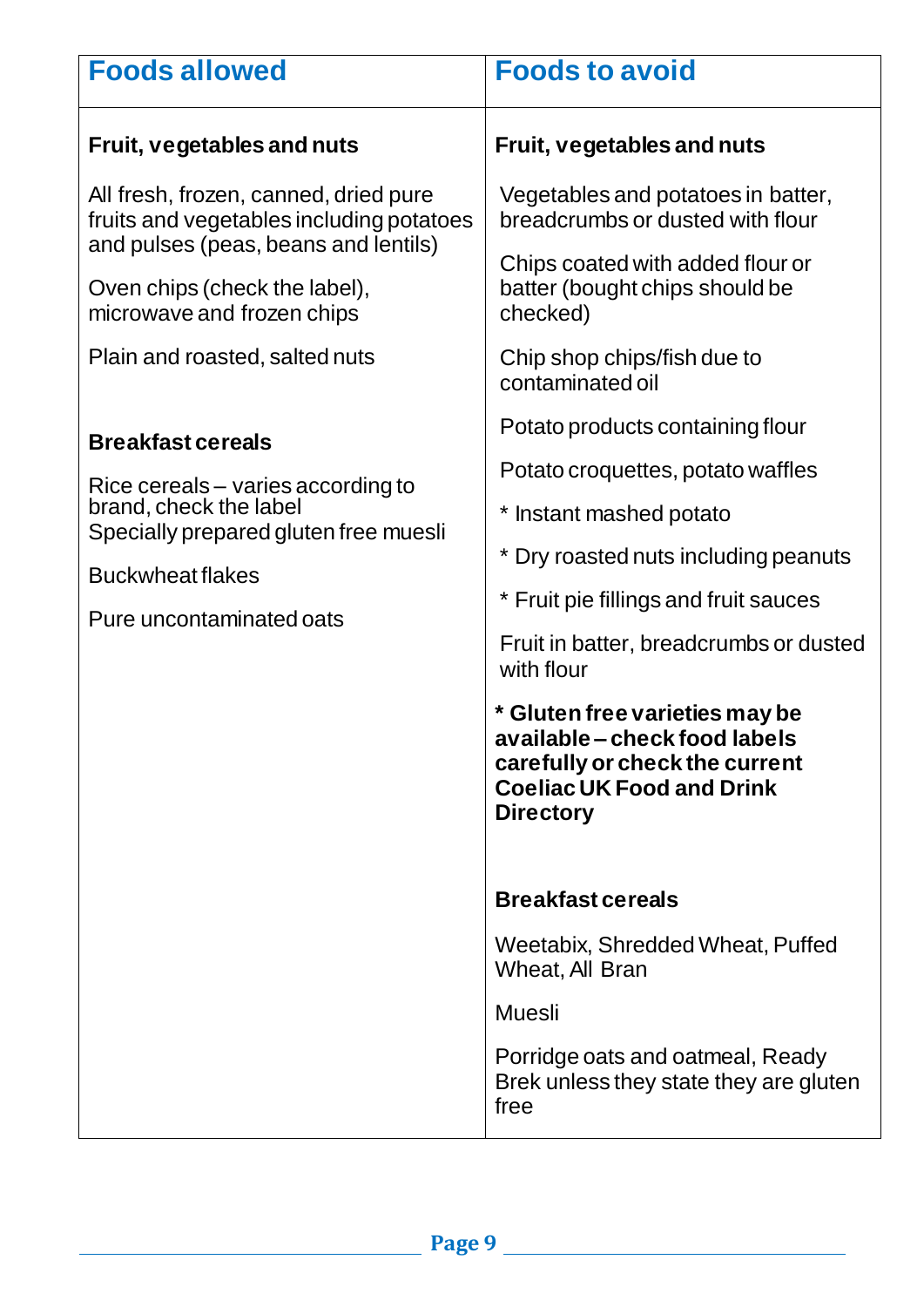| <b>Foods allowed</b>                                    | <b>Foods to avoid</b>                                                              |
|---------------------------------------------------------|------------------------------------------------------------------------------------|
|                                                         |                                                                                    |
| <b>Pasta</b>                                            | <b>Pasta</b>                                                                       |
| Specially manufactured gluten free<br>pasta             | All other fresh, dried or canned wheat<br>pasta including spaghetti, macaroni,     |
| Corn pasta, rice pasta                                  | lasagne, ravioli, pasta shapes, noodles                                            |
| Rice noodles - may contain gluten<br>so check the label | Milk and milk products                                                             |
|                                                         | Milk with added fibre                                                              |
| Milk and milk products                                  | <b>Artificial cream</b>                                                            |
| Fresh, dried condensed and<br>evaporated milk           | Oat milk                                                                           |
| Skimmed, semi-skimmed and whole<br>milk                 | Yoghurt and fromage frais containing<br>muesli or cereals                          |
| Sterilised and U.H.T milk                               | <b>Fats and oils</b>                                                               |
| Fresh cream, soured cream,<br>buttermilk, crème fraiche | Shredded suet                                                                      |
| Soya milk                                               | * Vegetable suet                                                                   |
| Goats' milk                                             | * Gluten free varieties may be available<br>- check food labels carefully or check |
| Yoghurts – check the label                              | the current Coeliac UK Food and Drink<br><b>Directory</b>                          |
| Coffee and tea creamers or<br>whiteners                 |                                                                                    |
|                                                         |                                                                                    |
| <b>Fats and oils</b>                                    |                                                                                    |
| Butter, margarine, lard and cooking<br>oils             |                                                                                    |
| Pure wheatgermoil, ghee                                 |                                                                                    |
| Reduced fat and low fat spreads                         |                                                                                    |
|                                                         |                                                                                    |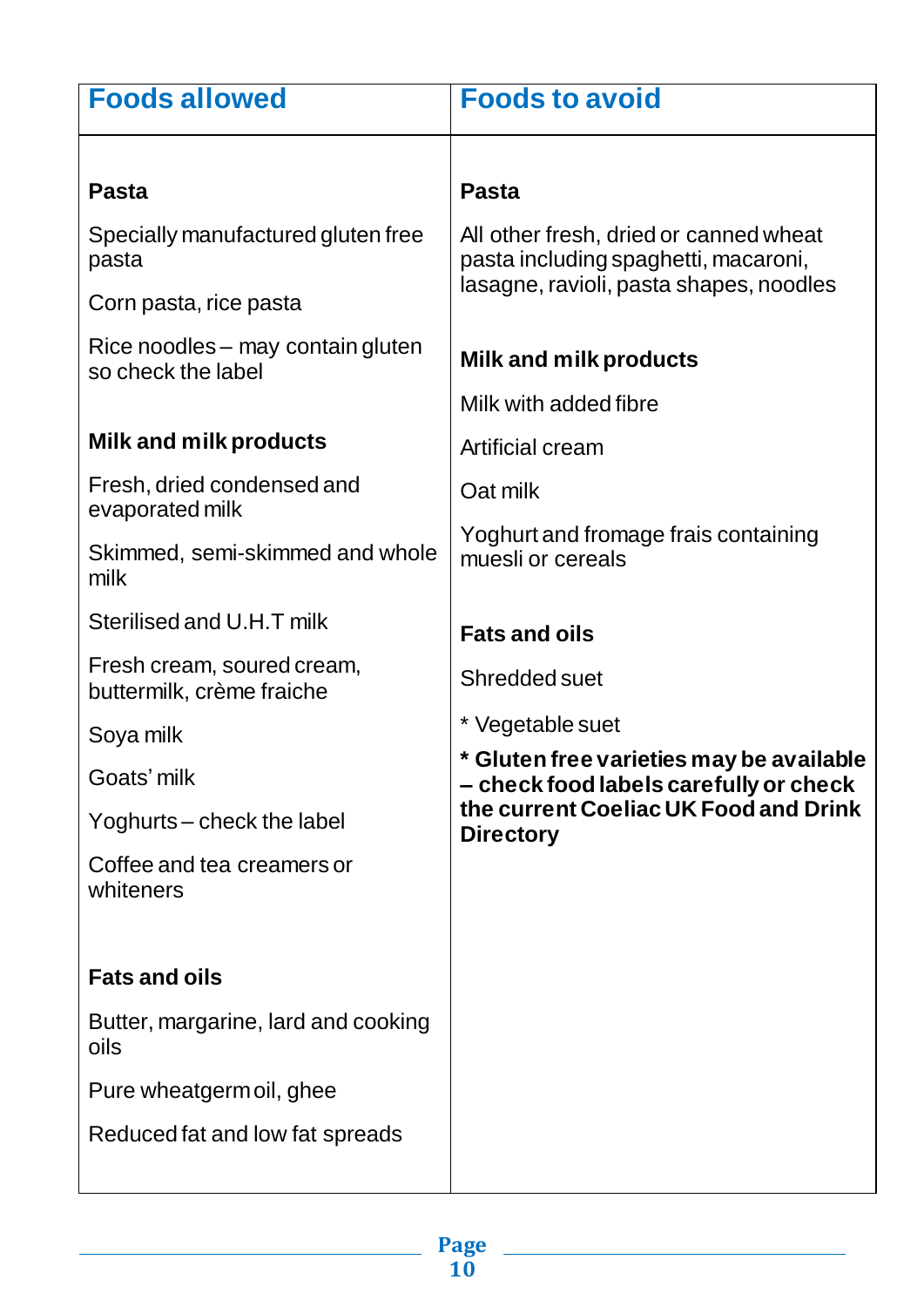| <b>Foods allowed</b>                                                                                                                                                                                                                                              | <b>Foods to avoid</b>                                                                                                                                                                                                                 |
|-------------------------------------------------------------------------------------------------------------------------------------------------------------------------------------------------------------------------------------------------------------------|---------------------------------------------------------------------------------------------------------------------------------------------------------------------------------------------------------------------------------------|
| <b>Meat and poultry</b>                                                                                                                                                                                                                                           | <b>Meat and poultry</b>                                                                                                                                                                                                               |
| All fresh meats, poultry, game, offal<br>Meat, canned or pre-packed in its own<br>juices or jelly<br>Smoked or cured pure meat such as<br>bacon or ham<br>Sausages that are 100 per cent meat<br>Specially made gluten free sausages<br><b>Fish and shellfish</b> | Meat, poultry or game cooked in batter<br>or breadcrumbs<br>Meat pies and puddings<br>Haggis<br>Ordinary sausages and sausage meat<br>Burgers, faggots and rissoles<br>* Canned meat products<br>Meat pastes and pates<br>Scotch eggs |
| All fresh fish and other seafood<br>Smoked, kippered and dried fish and<br>shellfish<br>Fish, canned in oil or brine<br>Frozen, plain fish and shellfish                                                                                                          | <b>Fish and shellfish</b><br>Fish in batter or breadcrumbs<br>Fish cakes, fish fingers, taramasalata<br>* Fish in sauces<br>* Fish pastes and pates                                                                                   |
| Cheese and eggs                                                                                                                                                                                                                                                   | Cheese and eggs                                                                                                                                                                                                                       |
| All natural plain cheeses, cottage<br>cheese, cream cheese, low fat and diet<br>cheeses<br>Cheese with added fruit, vegetables,<br>nuts and herbs<br>Eggs                                                                                                         | Cheese spreads<br>* Processed cheese<br>* Cheese fillers<br>Scotch eggs<br>*Gluten free varieties may be<br>available - check food labels<br>carefully or check the current<br><b>Coeliac UK Food and Drink Directory</b>             |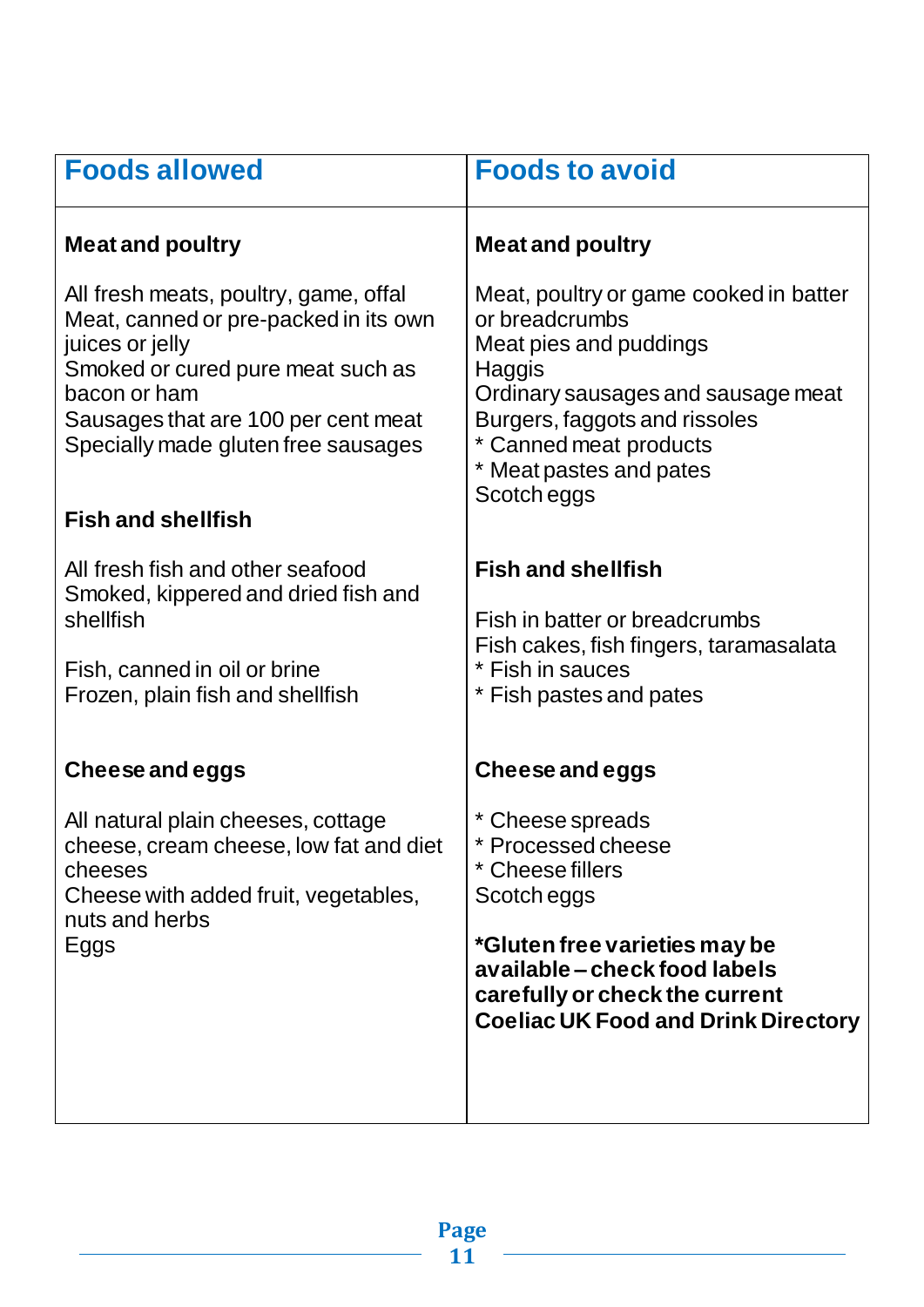| <b>Foods allowed</b>                                                                                                                                                                                    | <b>Foods to avoid</b>                                                                                                                                                                                                             |
|---------------------------------------------------------------------------------------------------------------------------------------------------------------------------------------------------------|-----------------------------------------------------------------------------------------------------------------------------------------------------------------------------------------------------------------------------------|
| <b>Savoury snacks</b>                                                                                                                                                                                   | <b>Savoury snacks</b>                                                                                                                                                                                                             |
| Plain potato crisps<br>Homemade popcorn<br>Specially manufactured gluten free<br>pretzels                                                                                                               | * Flavoured crisps and chips<br>Snack products made from wheat, rye,<br>barley and oats, pretzels                                                                                                                                 |
| <b>Preserves and spreads</b><br>Sugar, glucose molasses, treacle,<br>jam, conserves, honey, golden                                                                                                      | <b>Preserves and spreads</b><br>* Mincemeat<br>* Lemon curd and cheeses<br>* Commercial sweet spreads                                                                                                                             |
| syrup, marmalade<br>Peanut and other nut butters                                                                                                                                                        | Soups, sauces and seasonings                                                                                                                                                                                                      |
| Soups, sauces and seasonings<br>Soups, sauces for gravy made with<br>gluten free ingredients or thickened<br>with gluten free flour<br>Salt, pepper, ground peppercorns<br>Tomato and garlic purees     | * Canned and packet soups<br>* Packet sauces and sauce mixes<br>* Cook-in sauces<br>* Bottled sauces and ketchup<br>* Stock and stock cubes<br>* Gravy browning and gravy mixes<br>Soy sauce<br>* Mustard powder and curry powder |
| Herbs, spices, garlic<br>Malt vinegar and Worcestershire<br>sauce are suitable for most people<br>with coeliac disease<br>Wine and cider vinegars, balsamic<br>vinegar<br>Pickled vegetables in vinegar | Mixed seasonings and spices which specify<br>flour as filler on the label<br>* Mayonnaise and salad cream<br>* Salad dressings<br>* Pickles and chutney<br><b>Stuffing mixes</b><br>* Gluten free varieties may be available -    |
| Specially manufactured gluten free<br>stuffing mix                                                                                                                                                      | check food labels carefully or check the<br>current Coeliac UK Food and Drink<br><b>Directory</b>                                                                                                                                 |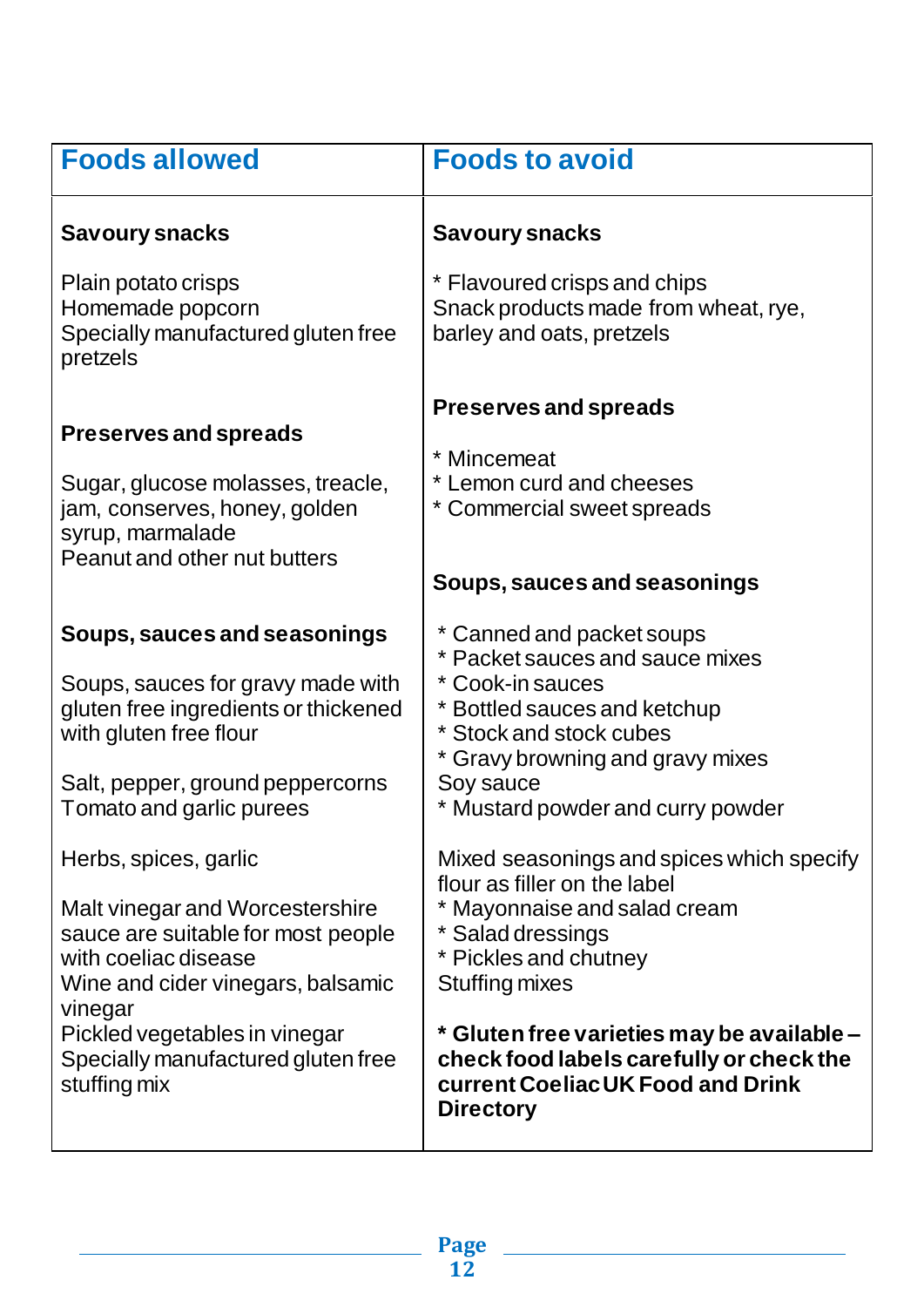| <b>Foods allowed</b>                                                                                                                                                                                                                | <b>Foods to avoid</b>                                                                                                                                                                                                                              |
|-------------------------------------------------------------------------------------------------------------------------------------------------------------------------------------------------------------------------------------|----------------------------------------------------------------------------------------------------------------------------------------------------------------------------------------------------------------------------------------------------|
| <b>Confectionery</b><br>Homemade and commercially<br>manufactured sweets and chocolates<br>made with gluten free ingredients -<br>check food labels carefully or check<br>the current Coeliac UK Food and Drink<br><b>Directory</b> | <b>Confectionery</b><br>Liquorice<br>* All sweets, chocolates, toffees, etc.<br>Boiled sweets and seaside rock rolled in<br>flour<br>* Chewing gum                                                                                                 |
| <b>Puddings</b><br>Jelly (gelatine and vegetarian)<br>Milk puddings, made with gluten free<br>ingredients, e.g. egg, cornflour, rice,<br>ground rice, sago and tapioca<br>Homemade puddings using gluten free<br>ingredients        | <b>Puddings</b><br>Puddings containing flour and<br>breadcrumbs<br>Semolina and macaroni milk puddings<br><b>Trifles</b><br>Sponge and suet puddings, pastry and<br>crumbles<br>* Instant desserts<br>* Ice cream and Iollies<br>* Custard powders |
| <b>Drinks</b><br>Tea, coffee                                                                                                                                                                                                        | * Mousses                                                                                                                                                                                                                                          |
| Fruit juices and fruit squash<br><b>Mineral water</b><br>Clear fizzy drinks<br>Cocoa, milk                                                                                                                                          | <b>Drinks</b><br>Instant coffee containing barley<br><b>Barley waters</b><br>Cloudy fizzy drinks                                                                                                                                                   |
| Complan, Build-Up, Isostar                                                                                                                                                                                                          | Vending machine chocolate drinks,<br>*chocolate powders and drinks                                                                                                                                                                                 |
| Spirits, wines, liqueurs, cider, sherry<br>and port                                                                                                                                                                                 | * Milk shakes and mixes<br>Malted milk drinks e.g. Ovaltine and<br><b>Horlicks</b><br>* Sports and health drinks<br>Beer, lager, ale, stout and real ales<br>All home-brewed or low alcohol beers and<br>lager                                     |
|                                                                                                                                                                                                                                     | * Gluten free varieties may be available<br>- check food labels carefully or check<br>the current Coeliac UK Food and Drink<br><b>Directory</b>                                                                                                    |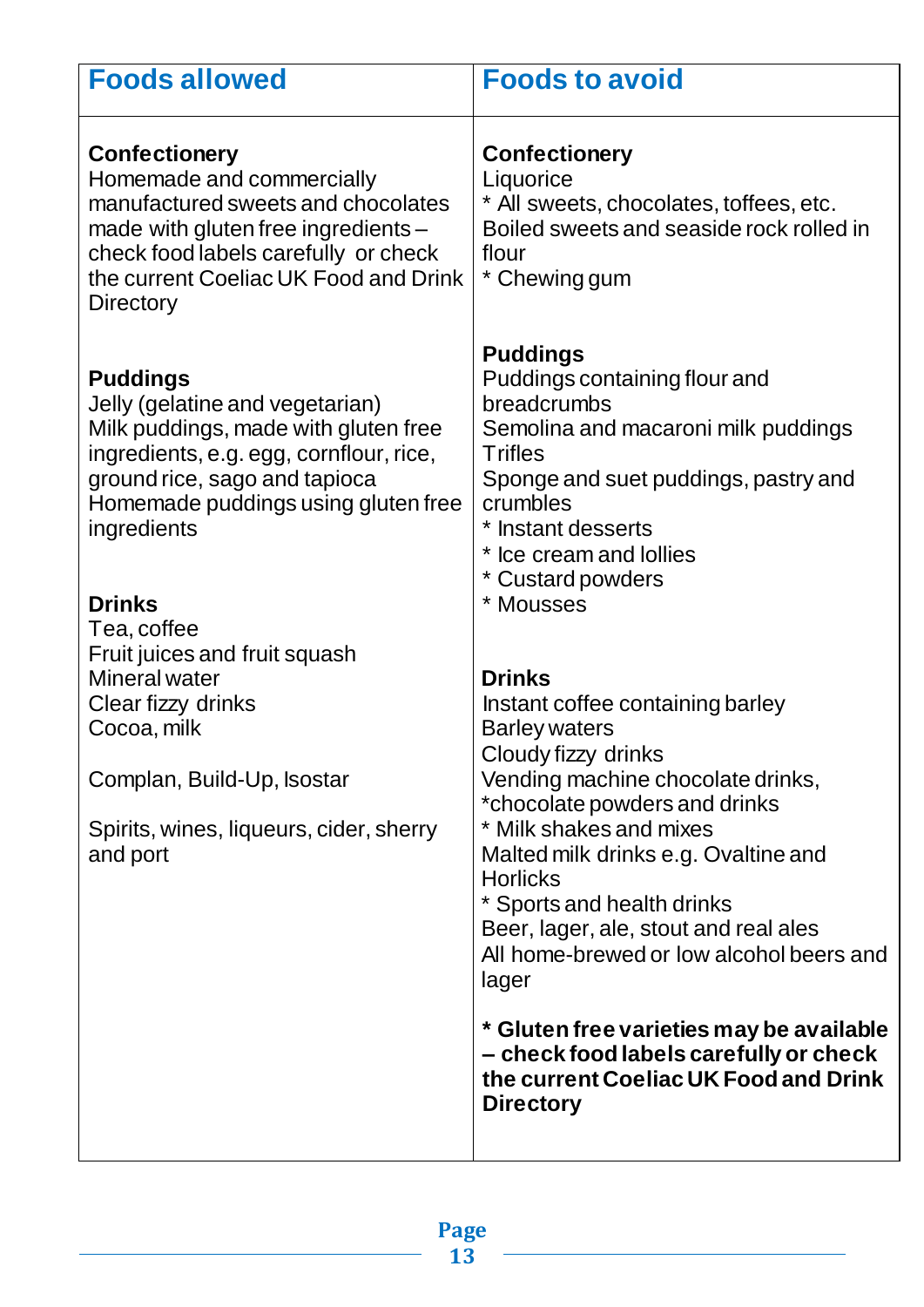| <b>Foods allowed</b>                                                                                                                                                                                                                | <b>Foods to avoid</b>                                                                                                                                                                                                                                                                                                                         |
|-------------------------------------------------------------------------------------------------------------------------------------------------------------------------------------------------------------------------------------|-----------------------------------------------------------------------------------------------------------------------------------------------------------------------------------------------------------------------------------------------------------------------------------------------------------------------------------------------|
| <b>Miscellaneous</b>                                                                                                                                                                                                                | <b>Miscellaneous</b>                                                                                                                                                                                                                                                                                                                          |
| Gelatine<br>Bicarbonate of soda, cream of tartar<br>Fresh and dried yeast<br>Tofu<br>Food colourings, essences and<br>flavourings<br>Bovril – meat and vegetable extract<br>Marmite - yeast extract<br>Gluten free communion wafers | * Baking powder<br>* Quorn<br>Ice cream cones and wafers<br>* Cake coverings, *cake decorations,<br>*marzipan<br>* Meat, vegetable and yeast extracts<br><b>Communion wafers</b><br>* Gluten free varieties may be<br>available – check food labels<br>carefully or check the current<br><b>Coeliac UK Food and Drink</b><br><b>Directory</b> |

## **Prescriptions**

If you have been medically diagnosed with either coeliac disease or dermatitis herpetiformis, you are entitled to receive a limited number of gluten free foods, such as bread and flour on prescription.

It is best to try gluten free foods from different companies and to choose the most suitable brand before asking your GP for a repeat prescription. Most companies are happy to send out free starter packs for those who have just been diagnosed with coeliac disease.

People with coeliac disease do not receive prescriptions free of charge unless they are exempt for another reason.

Therefore, it is advisable to purchase a pre-payment certificate (FP95), which can be obtained by:

- Ringing the Department of Health on 0300 330 1341
- From pharmacies registered to sell pre-payment certificates
- Online from [www.nhsbsa.nhs.uk/1127.aspx](http://www.nhsbsa.nhs.uk/1127.aspx)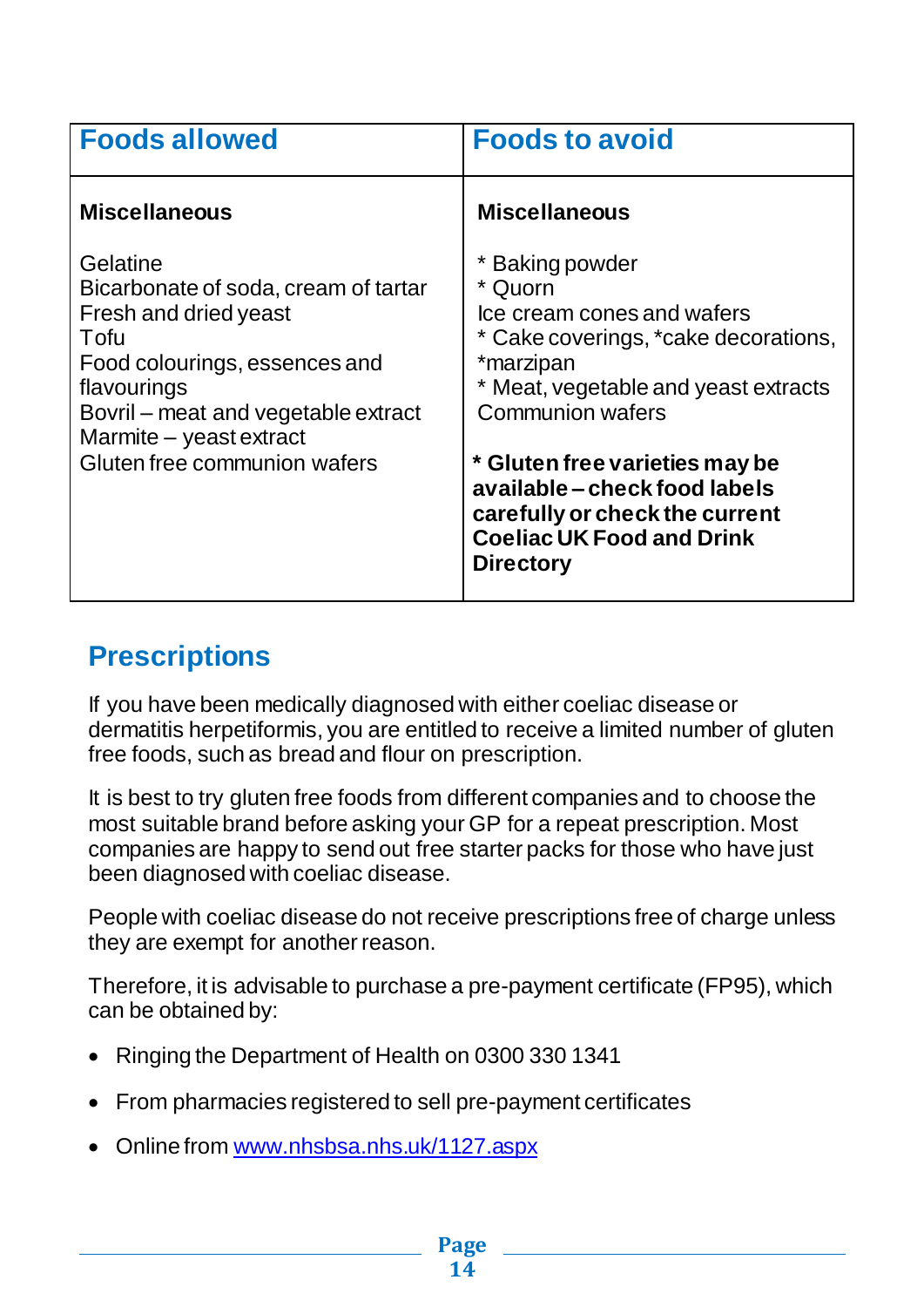#### **Gluten free products available on prescription from GP practices within the Dudley area:**

In England, from December 2018, gluten free bread and flour mixes are the only foods available on prescription. In addition local clinical commissioning groups (CCGs) in England can introduce further restrictions.

Within the Dudley area, the following number of gluten free products (units) are available on prescription:

- Adults 19 years of age and over may obtain **10 gluten free units each calendar month**on NHS prescription.
- For information on the number of gluten free units available on prescription for people aged 18 and under, please speak to your dietitian.

Some examples are shown in the following table of some food items and how many gluten free units they contain:

| Prescribable food item       | <b>Number of units</b> |
|------------------------------|------------------------|
| 400g bread                   | One                    |
| Eight x 400g loaves of bread | Eight                  |
| 500g flour/bread mix         | l wo                   |

Please be aware that fresh loaves can only be ordered in multiples of eight loaves, which equals eight units.

Unfortunately, due to the current economic climate, items considered nonessential such as crackers, biscuits, crispbreads, breakfast cereals and oats are not available on prescription, but they can be purchased from many supermarkets.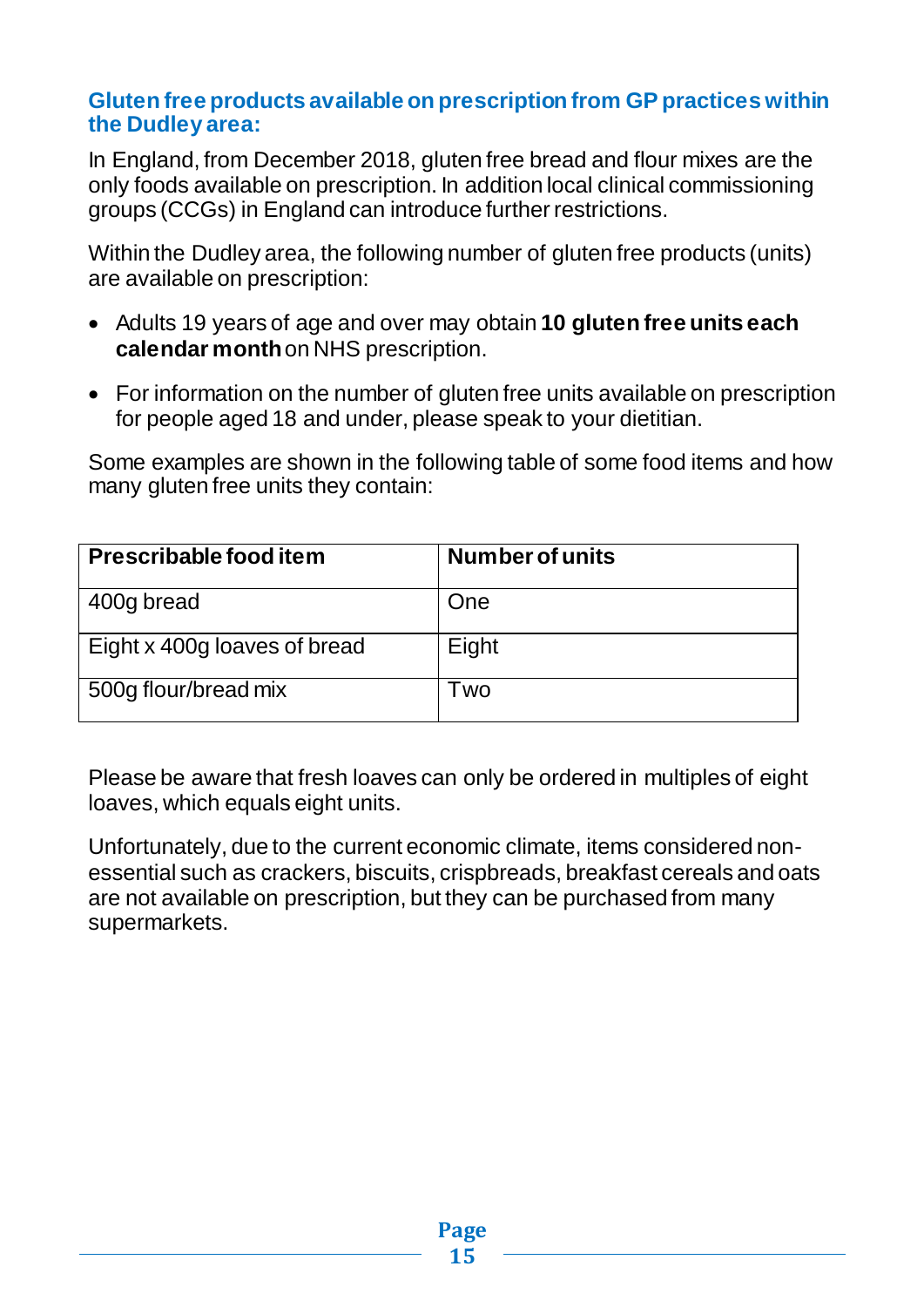## **Can I find out more?**

You can find out more from the following:

#### **Coeliac UK**

3<sup>rd</sup> Floor, Apollo Centre Desborough Road High Wycombe HP11 2QW **Website:** [www.coeliac.org.uk](http://www.coeliac.org.uk/) **Helpline:** 0333 3322033

You can get gluten free recipes, information on coeliac disease and the gluten free diet, and a directory of gluten free restaurants from the website. A downloadable app is also available through this site with a barcode reader to check if products are gluten free, as well as a restaurant search function (if you are a member).

There is a Coeliac UK Stourbridge and District support group which can be contacted on:

**Email:** [stourbridge@coeliac.org.uk](mailto:stourbridge@coeliac.org.uk)

If you have any questions, or if there is anything you do not understand about this leaflet, please contact:

The dietitians at Russells Hall Hospital on 01384 244017 (8.30am to 4.30pm, Monday to Friday)

Russells Hall Hospital switchboard number: 01384 456111

**This leaflet can be downloaded or printed from:** http://dgft.nhs.uk/services-and-wards/nutrition/

If you have any feedback on this patient information leaflet, please email dgft.patient.information@nhs.net